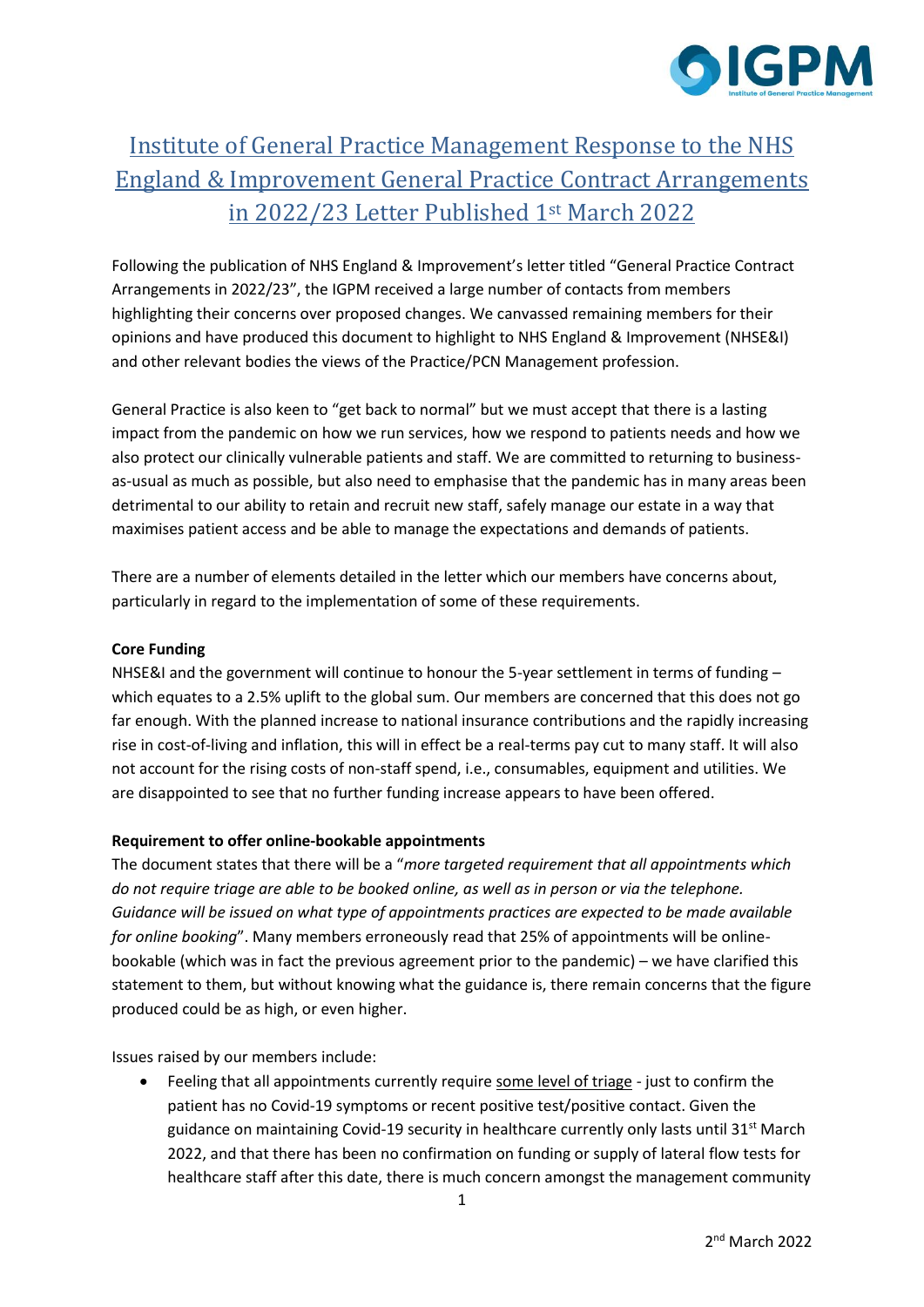

on how to maintain effective IPC standards. There are also concerns from clinically extremely vulnerable staff who feel without this level of triage they are potentially at risk of coming into contact with Covid-positive patients without knowing. As employers, practices are also concerned about holding the liability for this and potential action being taken by the Health & Safety Executive, as well as threats of disability discrimination from staff and patients.

- Acknowledgement that most practices manage their appointment book differently. Whilst we have all mapped our slots according to GPAD guidelines, these are not activity specific. For example, we may have male patients booking into an appointment for cervical sample taking. We often had patients booking into nursing appointments under the impression they were seeing a GP. Our lived experience shows that regardless of what we call our appointment types, patients will often book in inappropriately leading to either wasted appointments or increased administrative time verifying lists before each clinic. Current systems for online access used in the majority of practices have no mechanism for filtering out Covid-19 symptoms/history or preventing inappropriate bookings being made.
- Who will NHSE&I be engaging with to determine what type of appointment is suitable for online booking?
- Feeling that this could reduce equity of access and increase health inequalities for patients who are unable to use online services effectively. For example, people living in poverty, elderly people, patients with learning difficulties with limited technological skills etc.
- Feedback that practices have spent significant time and resources training reception staff to care navigate, making full use of the multidisciplinary clinical team in their practices. Members feel that online booking overrides this work and also undermines the ethos of continuity of care.

## **Changes to Access to Health Records for Deceased Patients**

Whilst we welcome the opportunity to remove the need to print off whole records to send to PCSE, this change pushes back the responsibility of dealing with requests under AHRA to the practice.

The letter states "*It is expected that the savings from not having to print and send the electronic record will far outweigh the additional burden of managing a small number of AHRA requests*", but our members have asked why PCSE cannot manage both elements, given this is in their current contract of services? Practices can continue to send the electronic record via their clinical system, and any remaining paper records through the usual method. Was this not considered as an option? The requests that do come in are often incredibly complex cases that require a considerable amount of admin and clinical time in terms of reviewing the notes and redaction of sensitive or third-party information.

It is also not clear whether practices are still required to send any paper-based records back to PCSE for storage. Estates is a major issue in general practice at the moment and we do not have the physical capacity to retain deceased patients records in our premises whilst continuing to register new patients.

## **Continuation of funding for Subject Access Requests**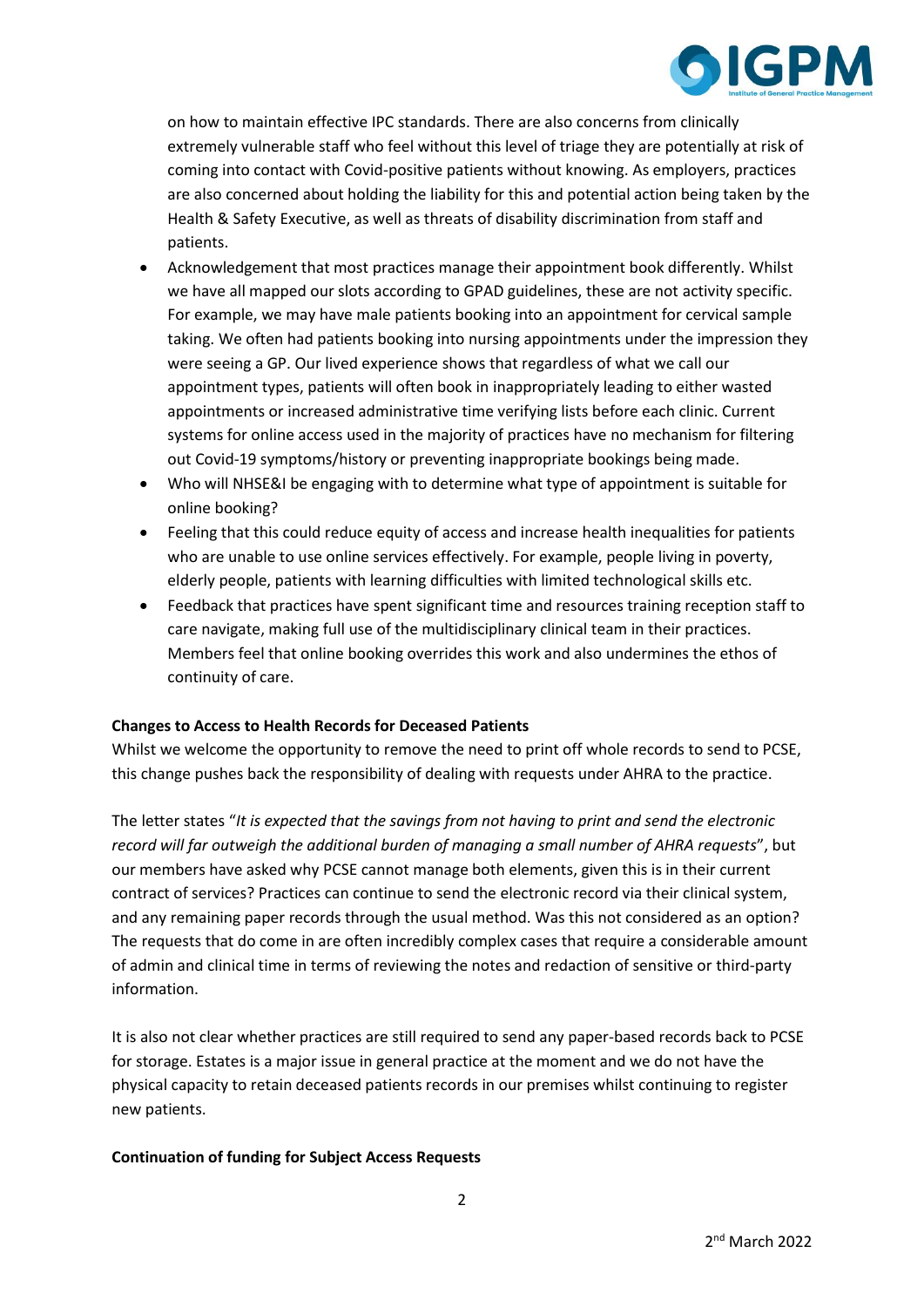

Our members are pleased to see this continuing. With the introduction from April of full online access to the medical record for new entries, we envisage an increase in the number of SARs from patients who will want to see entries from before this date. We are therefore anticipating an increased workload in this area and feel it is appropriate to continue the funding towards this.

### **Modernisation of GP Registration**

We are also pleased to see this work progressing as we hope it will reduce the administrative burden on our staff. Again, we are happy to engage with this work from a practice management perspective to ensure any new process is fit for purpose.

#### **Quality Improvement Indicators**

The letter states, "*The Quality Improvement (QI) modules for 2022/23 will focus on optimising patients' access to general practice…*"

Our members are concerned to know how this will be measured. In 2021 we raised concerns about using patient feedback around access during the pandemic as a performance indicator. During a time when practices were doing the best they could when faced with staff shortages and unprecedented demand, there were many patients and media outlets displaying negative sentiment towards the work that practices were doing. These views are often based out of a lack of transparency into how general practice works, a lack of appreciation of the challenges we faced and a lack of understanding of the priorities that we were given from NHSE&I, which did not always match up to the priorities of individual patients.

If this is to go ahead we would like to see more positive communications coming from NHSE&I and the government around general practice, highlighting the work we do in communities, how we are commissioned to provide services and also highlighting the struggles that we sometimes go through and how patients can help by accessing the right care from the right service at the right time.

## **Increase to PCN ARRS Budget**

Again we are pleased to see this, but our members feel that this is at the expense of an increase to the global sum, which would allow recruitment to other roles not covered under ARRS – but equally valuable – to take place. There are also questions about what will happen to any underspend at the end of each financial year. Many of our members work in CCG areas where there is considerable underspend in the ARRS budget but are not clear on where this gets reinvested, or if it does get reinvested into general practice.

Nationally there also appears to have been a considerable lack of progress into recruitment to the Mental Health Practitioner role. Whilst non-clinical staff are now being included (at Band 4 Level) according to the letter, in many areas Health & Wellbeing Coaches and Care Coordinators have already been employed to do this work, so feedback is largely that this change adds little-to-no benefit.

## **PCN Clinical Director Funding**

Our members are disappointed to see that funding increases for this role, but there is no mention of separate Leadership & Management funding for this financial year. As was recognised in 2021-22,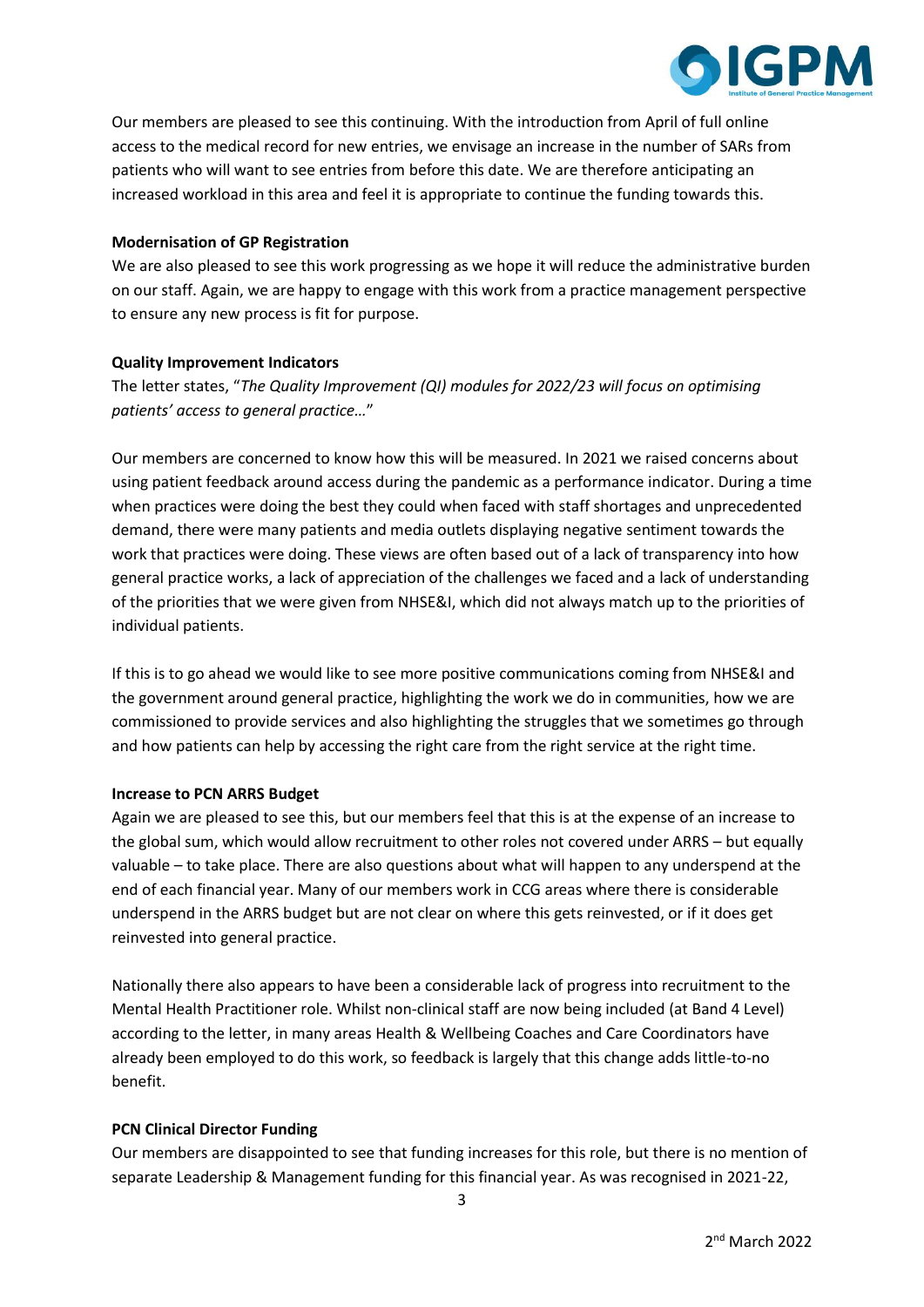

practice and PCN management is key in the success of PCNs and had not been costed previously, until additional funding became available in this financial year. This situation has not changed, and whilst NHSE&I may be expecting Clinical Directors to cover this as part of their uplift, we are concerned that the letter is not specific enough on how this money should be apportioned. The core funding is also not increasing, despite again the rising cost of living and national insurance contributions for PCN-employed (but non-ARRS) staff (e.g., PCN managers, administrative staff etc.) The burden of activities such as contract management, recruitment, management of staff, estates changes and implementing projects often falls to practice managers who are having to do this work on top of their normal role.

#### **Enhanced Access Arrangements**

Issues raised by our members include:

- Staffing members report that staff are feeling burnt out from the last two years and willingness to work over and above contracted hours is at an all-time-low. The availability of locums and agency staff has also reduced considerably. General feeling is that in order to staff additional hours – especially Saturdays – this will be from moving sessions from within core hours, which will not increase appointment numbers. We also acknowledge that many clinical staff choose to work in general practice because we are not normally open on weekends and bank holidays, and this is beneficial for their work/life balance. To enforce weekend working on staff would require potential large-scale consultation which may lead to staff leaving.
- Patient willingness to travel for PCN's located in more urban settings this may be less of an issue if closely geographically located, but for most rural practices this will be a considerable barrier for patients who will be unwilling to travel for appointments, thus increasing inequity of access. Many of us experienced this through the vaccine programme in our PCN hubs. The letter states "*The new enhanced access arrangements aim to remove variability across the country and improve patient understanding of the service*" – however our members are concerned that this will actually create more of a problem than it solves. It would also be helpful to clarify what NHSE&I's "understanding of the service" is. Further in the letter it states appointments must be "*in locations that are convenient for the PCNs patients to access in person face-to-face services*" – however for example in rural Cornwall, practices could be more than 20 miles apart. Is the expectation that PCNs would then need to offer appointments out of a "neutral" location e.g., another premises, in which case are practices likely to be funded for the increased cost of this?
- Lack of detail on the finance element for this currently practices receive a combined amount of £7.44 per head. The letter does not confirm whether this level will continue or will in fact – as many members anticipate – be reduced. If a reduction occurs, this makes the impact of what is essentially "unsociable hours" working even more expensive, as staff working during these times are often eligible for enhanced rates of pay. With reduced funding, and no further increase to the global sum, this may be unaffordable for some PCNs to deliver.
- Allowing 111 to book into unused appointments in these clinics many members have raised that their practices have reduced funding to pay for an Out-of-Hours GP service in their area. They feel that anything triaged by 111 as needing to see a GP outside of core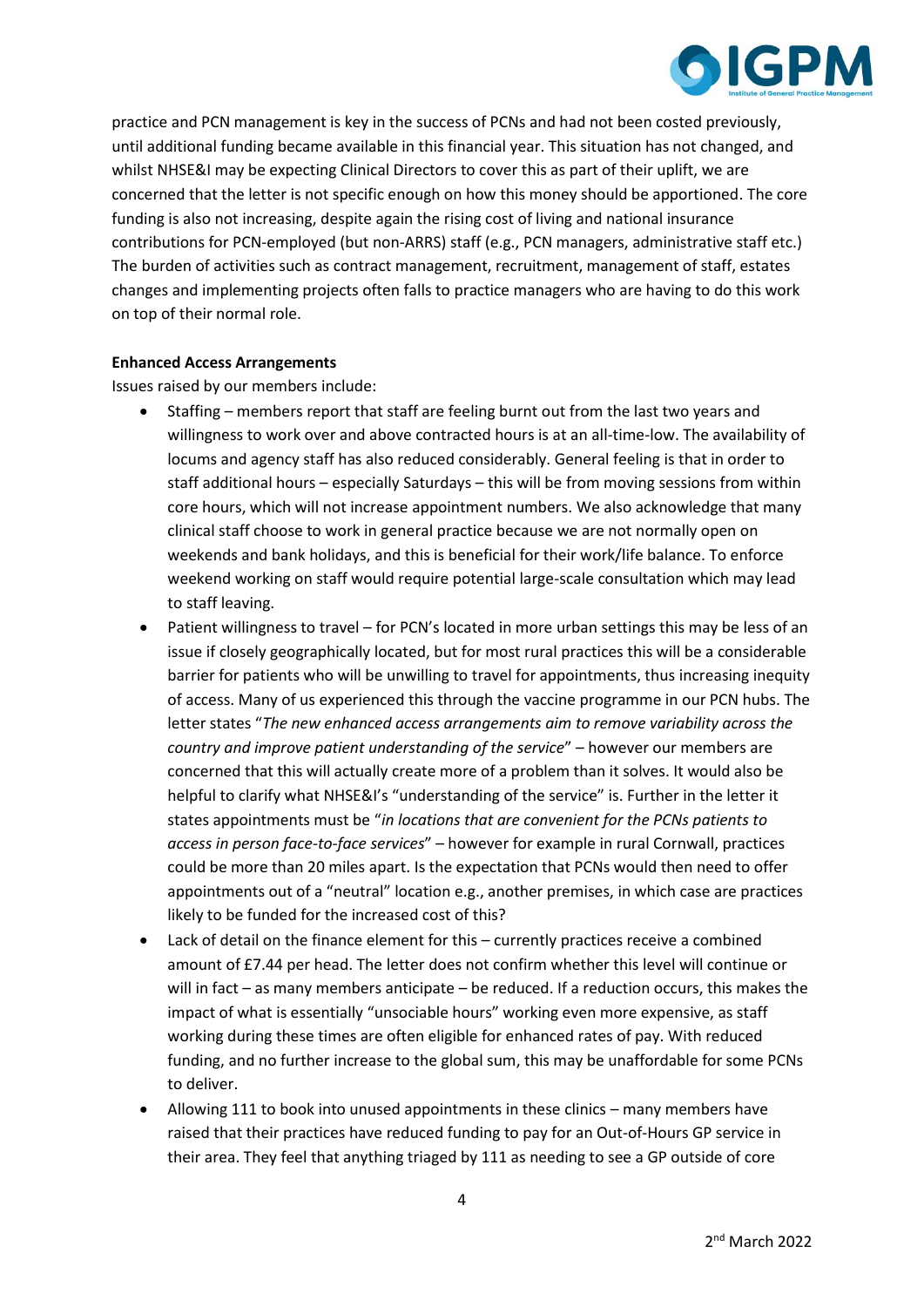

hours is the responsibility of that service and not something practices should be providing, as well as paying for.

- The need for this service given recent analysis<sup>1</sup> has shown no measurable impact on patient access to appointments, so our members have asked why is this service being extended further?
- Logistics of booking and legalities the letter states "*PCNs will be required to provide bookable appointments during the Network Standard Hours which are available to the PCNs registered patients*". PCNs do not have registered patients – individual practices do. Our clinical systems are separate and whilst cross-organisational booking is possible in some areas, it is a laborious process that often results in IT failure. It also states we must *"make same day online booking for available routine appointments where no triage is required up until as close to the slot time as possible*". The concerns regarding online booking are already listed above, but we also are not aware of a technological solution that would allow a nonregistered patient to do this, in which case we would not be providing access for patients registered with another practice in the network. Our members are concerned that the wording of the letter implies that it is the responsibility of the PCN to ensure systems are functioning to allow this, when our IT infrastructure is often out of our control and managed by the CCG/CSU.
- Logistics of services if we are expected to provide routine services will the infrastructure be there to support this. For example, blood and sample collections, IT support in the event of technical problems, community teams able to see patients urgently etc.

## **Changes after 2023/24**

Members have expressed concern that this contract letter was not agreed by GPC England and since then many GPC and BMA representatives have spoken out against it. The letter states "*NHS England and Improvement confirms that it remains fully committed to discussing any proposals for potential future national changes from 2024/25 with GPC England*". Our members have expressed a lack of confidence in this assertion given the manner in which this contract letter was delivered. As always, the IGPM would welcome the opportunity to discuss the logistics and potential implications for staff and patients on any changes to services and we very much have an open door to NHSE&I if they would like to utilise our expertise in these areas.

## **Overall Viewpoint**

Our members feel that overall this document constitutes an increased workload for practices, who are still trying to deal with the fallout from Covid-19 and the very real threat that this still poses to how we manage our day-to-day operations and our business continuity. It poses a number of logistical, financial and staff challenges that we are concerned are not feasible or sustainable. We ask NHS England & Improvement to consider the points we have made and look to whether any changes can be made that make the business of "getting back to normal" something that we can return to successfully, with a workforce that feels supported, engaged with and resilient enough to continue to provide the excellent service that they strive to do.

<sup>1</sup> <https://bjgpopen.org/content/early/2022/02/18/BJGPO.2022.0013>